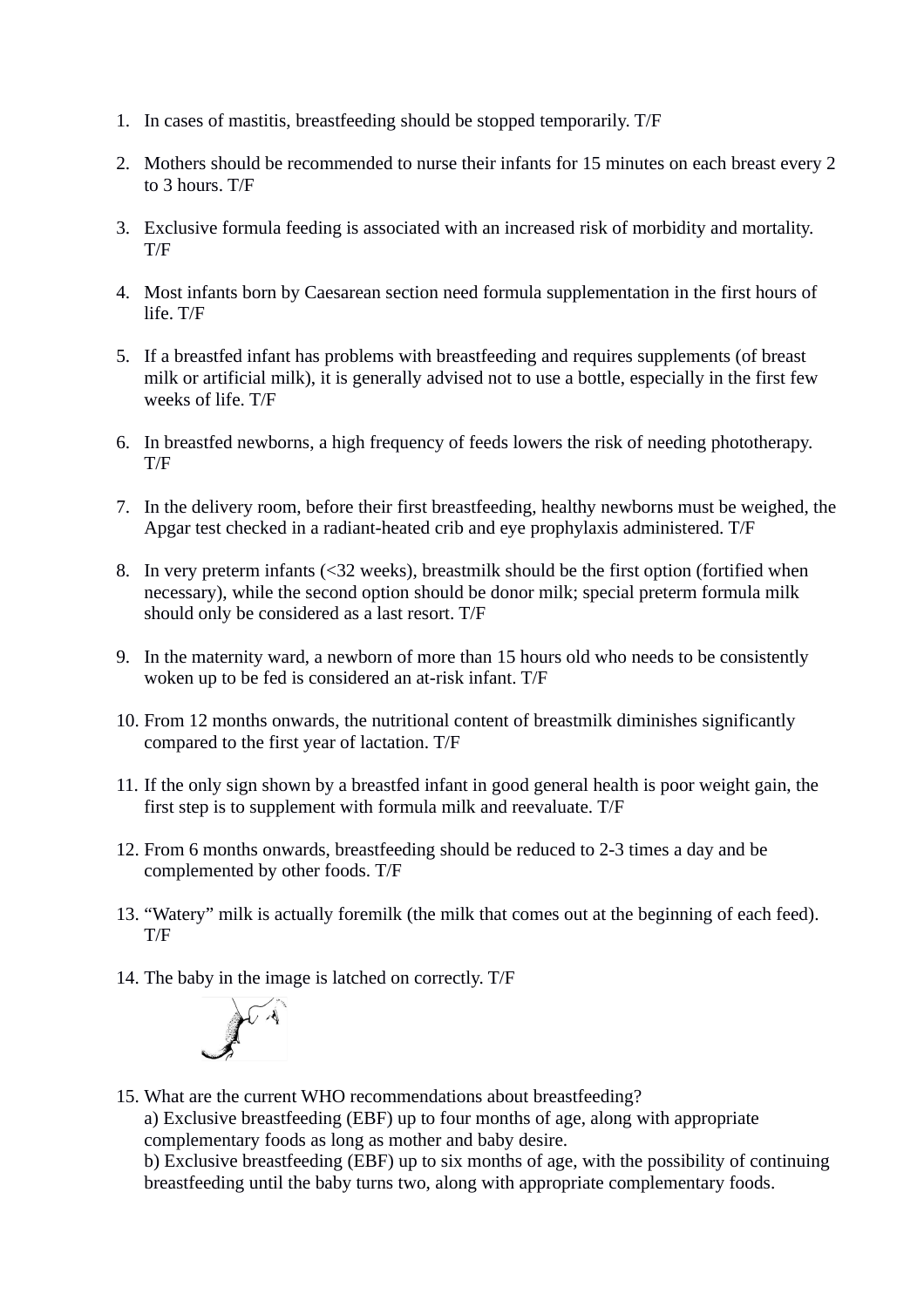c) Exclusive breastfeeding (EBF) up to six months of age, with continued breastfeeding along with appropriate complementary foods up to two years of age or beyond.

- 16. Which of the following actions is the most important for a lactating mother who has cracked nipples?
	- a) Recommend washing with soap and water.
	- b) Recommend the application of pure lanolin after every feed.
	- c) Assess the baby's feeding.
	- d) Recommend the use of nipple shields.
- 17. A couple brings their baby of 17 days to the emergency room because of persistent crying. The baby is exclusively breastfed and until now everything has been going well. However, the couple reports that the child has been crying to be fed very frequently in the last 24 hours, sometimes every 30-60 minutes. When fed, the child becomes calm and sucks vigorously. There is no sign of illness, weight gain is good and examination is normal, but the mother feels that her child is not getting enough milk. What diagnosis and treatment would you suggest?

a) Low milk supply. I would supplement each feed with 60 ml of formula and arrange follow-up with paediatrician.

b) Growth spurt. I would observe how the infant feeds, recommend breastfeeding on demand and routine check-ups with paediatrician.

c) Low milk supply. I would recommend weighing the infant before and after each feed and supplement with formula depending on the amount needed to reach 150 ml/kg/day distributed in 8 daily feeds.

d) Infant colic. I would recommend abdominal massages and rocking in the prone position until the time of the next feed.

18. Give 5 characteristics of effective latching on that could be used to evaluate a feed. [broad or ambiguous answers are not valid (e.g. "lips" or "position of lips"), please be more specific even if only by using 2 or 3 words].

19. What would you say to a pregnant woman that mentions at the office she is thinking about using artificial feeding?

a) Nothing, since that is a personal choice and I would respect it.

b) I would ask her to tell me more about it, in order to know her reasons and information, and, based on respect, I would assess to encourage her to reconsider it.

c) I would tell her that, given the absolute superiority of breast milk, it is irresponsible not to breastfeed when there are no contraindications.

d) I would tell her not to feel guilty, because most children grow equally well with bottle feeding.

e) All answers are correct.

\_\_\_\_\_\_\_\_\_\_\_\_\_\_\_\_\_\_\_\_\_\_\_\_\_\_

\_\_\_\_\_\_\_\_\_\_\_\_\_\_\_\_\_\_\_\_\_\_\_\_\_\_ \_\_\_\_\_\_\_\_\_\_\_\_\_\_\_\_\_\_\_\_\_\_\_\_\_\_ \_\_\_\_\_\_\_\_\_\_\_\_\_\_\_\_\_\_\_\_\_\_\_\_\_\_

20. With regards to the fact that free samples of starter infant formula are offered to mothers in healthcare centres:

a) It is a violation of the International Code of Marketing Breastmilk Substitutes.

b) It is an acceptable form of temporary support for low-income families.